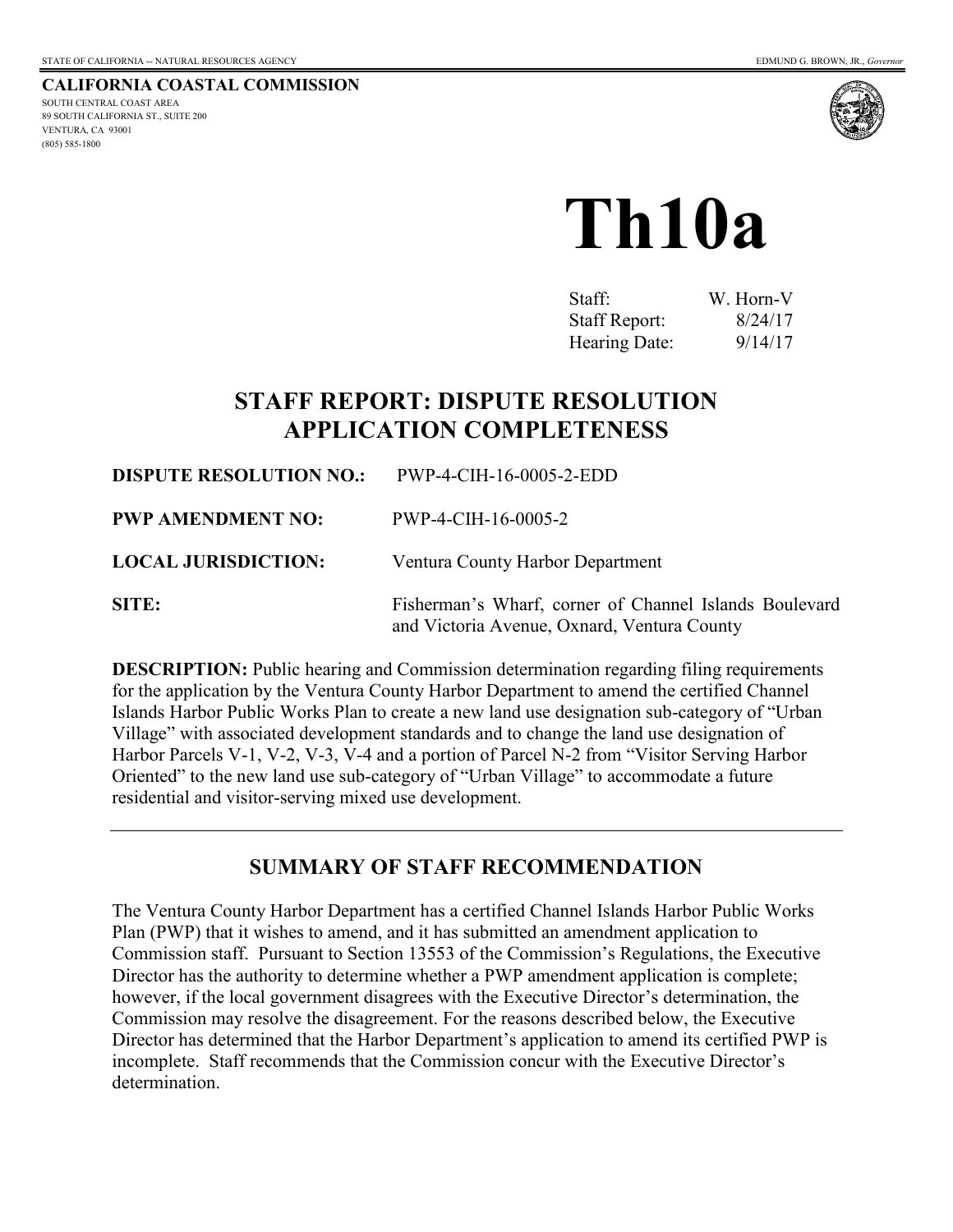#### PWP-4-CIH-16-0005-2-EDD (Channel Islands Harbor Department)

The area of the Channel Islands Harbor at issue in the proposed PWP amendment lies within the City of Oxnard's jurisdiction. The City of Oxnard Coastal Land Use Plan (LUP) and Coastal Zoning Ordinance (CZO), both part of the City's certified Local Coastal Program (LCP), designate the parcels subject to the proposed PWP amendment as "Harbor Channel Islands" (HCI). The purpose of this zoning designation is to provide, protect and encourage fishing, recreational boating, and related uses at the Channel Islands Harbor. Residential dwellings or mixed use developments that include residential uses are not a permitted use within the HCI designation. Given this fact, among others, the City of Oxnard has taken the position that the proposed PWP amendment is not consistent with its certified LCP and that the LCP would need to be amended before the proposed PWP amendment could be approved by the Commission.

Pursuant to Sections 13052 and 13352 of the Commission's Regulations, an application for a PWP amendment shall not be accepted for filing until other relevant government agencies with jurisdiction over aspects of the project issue particular project-related approvals. Here, the Executive Director has determined that the PWP amendment application is incomplete because the City of Oxnard has not issued necessary preliminary approvals for the PWP amendment. In particular, the City has not approved, much less obtained certification of, an LCP amendment that changes the zoning to accommodate the PWP amendment or allow the uses or intensities of use proposed by the PWP amendment. Although Section 13352 gives the Executive Director the discretion to waive the requirement for preliminary approval by the City of Oxnard, the Executive Director has chosen not to waive the requirement in this case due to the clear inconsistency of the proposed PWP amendment with the certified Oxnard LCP. The Executive Director has also determined that the application remains incomplete because it does not include an adequate analysis of the feasibility of alternative intensities of those uses that would provide more public and visitor serving amenities and commercial uses, especially along the waterfront and public parking lot portions of the site.

The Harbor Department, in contrast, believes that, pursuant to Coastal Act Section 30605 and Section 13371 of the Commission's Regulations, consistency with the certified Oxnard LCP is not a filing requirement for this PWP amendment application. It asserts that Commission staff does not have the authority to incomplete its PWP amendment application based on staff's determination that the PWP amendment is inconsistent with Oxnard's LCP. Rather, the Harbor Department asserts that LCP consistency is a determination that may be made only by the Commission itself once the PWP amendment has been filed and brought to hearing. This interpretation overlooks the filing requirement described above, for preliminary approval from the local government. The Harbor Department has also failed to provide an adequate analysis of possible alternative intensities for the project.

Section 30605 of the Coastal Act and Section 13357 of the Commission's Regulations require that, in situations such as this where a PWP amendment is submitted after the certification of the LCP for the jurisdiction affected by the plan, the PWP amendment shall be approved by the Commission only if it finds that the proposed PWP amendment is in conformity with the certified LCP. Accordingly, should the Commission not concur with the Executive Director's determination on the subject dispute resolution, the result would be that the application would be deemed complete, but Commission staff would have to recommend denial of the PWP amendment application because it is not in conformance with the certified Oxnard LCP. As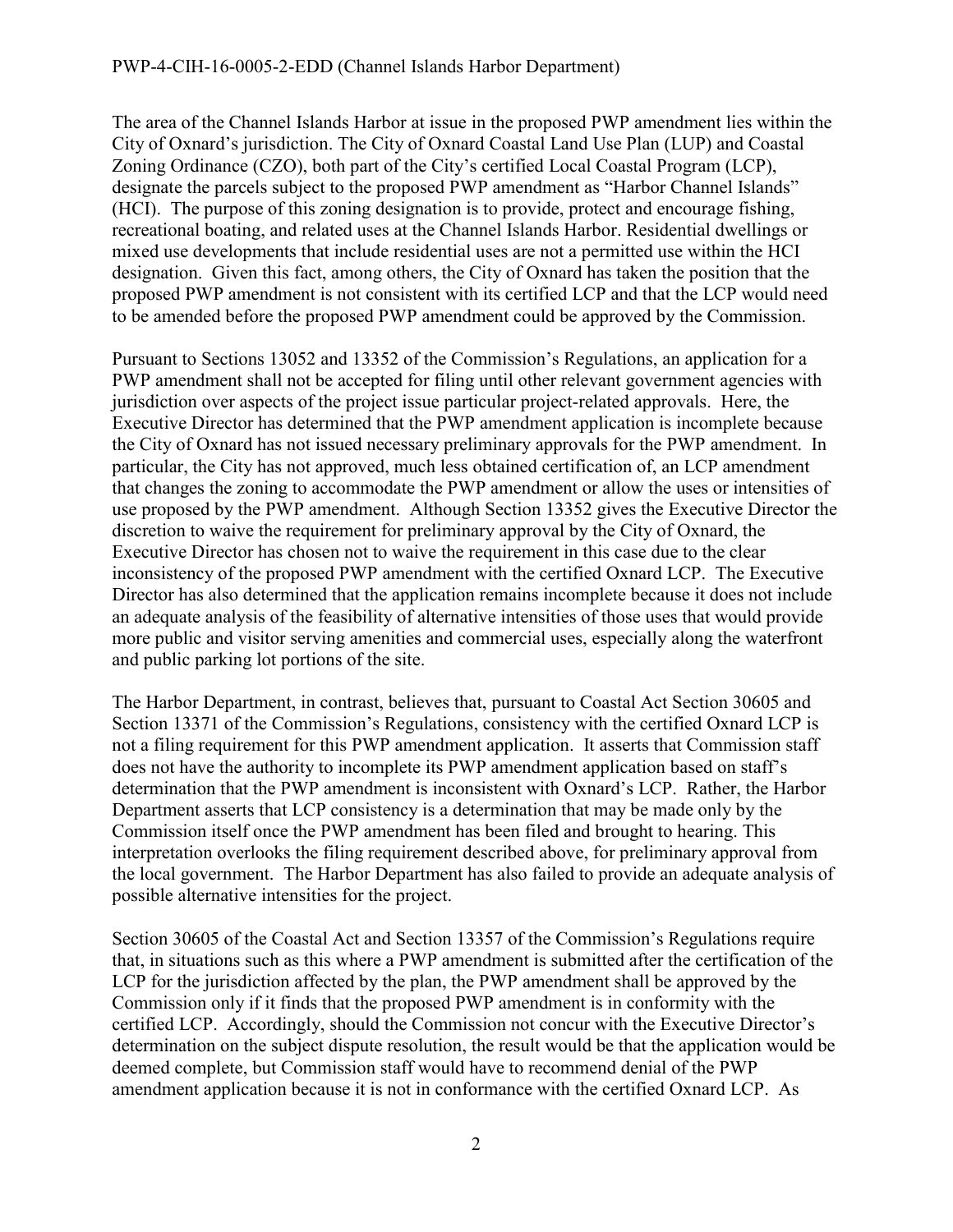such, deeming the application complete without first obtaining the required amendment to the Oxnard LCP will not allow the Harbor Department to move toward obtaining its proposed PWP amendment because there is no feasible way to certify the PWP amendment without first certifying an amendment to the Oxnard LCP.

**Additional Information:** Please contact Wesley Horn at the South Central Coast District Office of the Coastal Commission at (805) 585-1800 or 89 S. California St., Second Floor, Ventura, CA 93001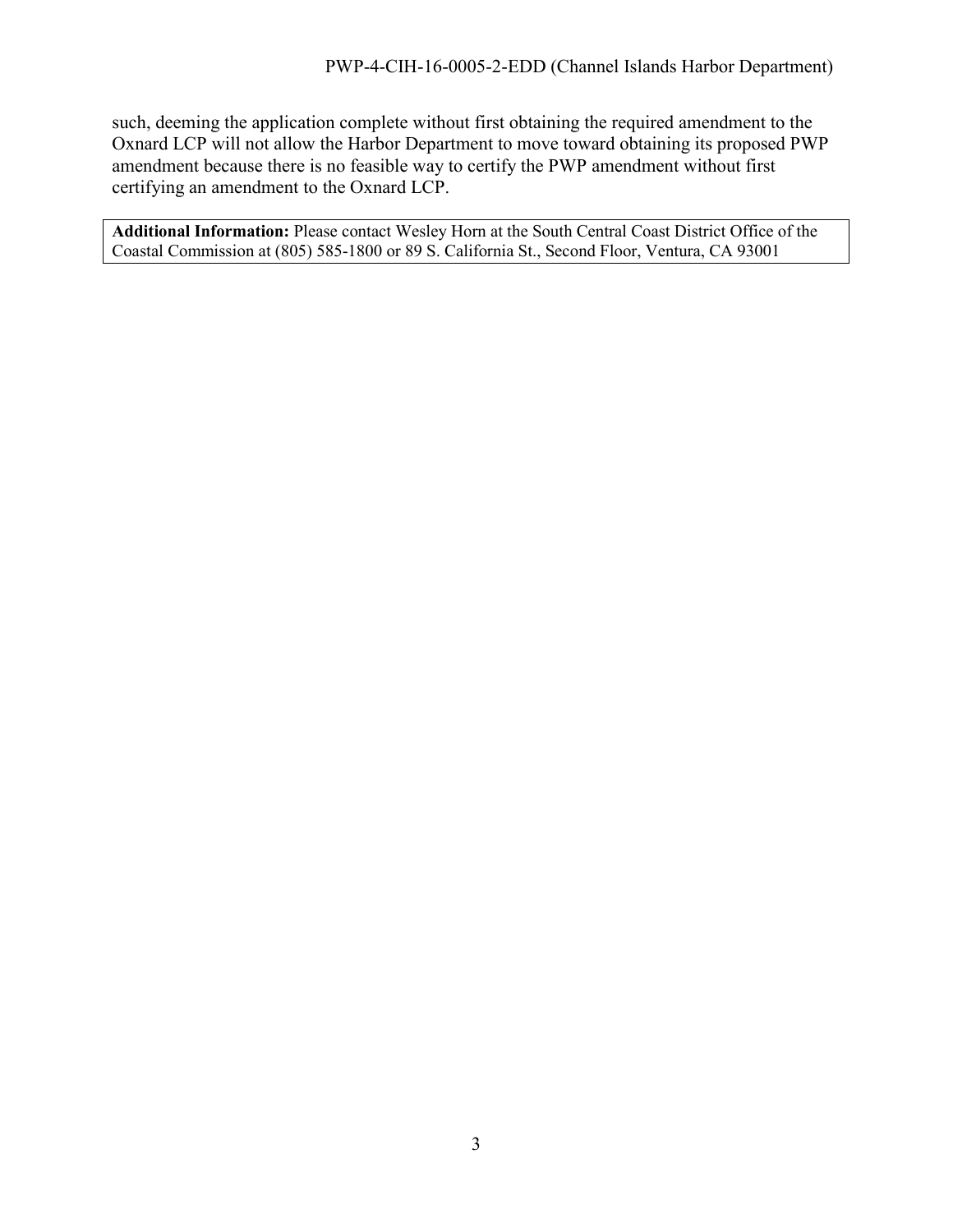# **TABLE OF CONTENTS**

| $\mathbf{R}$ . |  |  |
|----------------|--|--|
|                |  |  |
|                |  |  |

## **APPENDICES**

[Appendix A – Substantive File Documents](#page-15-0)

## **EXHIBITS**

[Exhibit 1: Vicinity Map](https://documents.coastal.ca.gov/reports/2017/9/th10a/th10a-9-2017-exhibits.pdf)

[Exhibit 2: Project Aerial](https://documents.coastal.ca.gov/reports/2017/9/th10a/th10a-9-2017-exhibits.pdf)

[Exhibit 3: Commission Staff Letter Commenting on Proposed PWP Amendment](https://documents.coastal.ca.gov/reports/2017/9/th10a/th10a-9-2017-exhibits.pdf)

Exhibit 4: Incomplete Letter Dated August  $24^{\text{th}}$ ,  $2016$ 

Exhibit 5: Incomplete Letter Dated September  $29<sup>th</sup>$ , 2016

[Exhibit 6: Incomplete Letter Dated December 15](https://documents.coastal.ca.gov/reports/2017/9/th10a/th10a-9-2017-exhibits.pdf)<sup>th</sup>, 2016

Exhibit 7: Incomplete Letter Dated March  $28<sup>th</sup>$ , 2017

Exhibit 8: Incomplete Letter Dated April  $18^{th}$ , 2017

[Exhibit 9: Incomplete Letter Dated May 4](https://documents.coastal.ca.gov/reports/2017/9/th10a/th10a-9-2017-exhibits.pdf)<sup>th</sup>, 2017

[Exhibit 10: Commission Legal Staff Letter Commenting on Proposed PWP Amendment](https://documents.coastal.ca.gov/reports/2017/9/th10a/th10a-9-2017-exhibits.pdf)

[Exhibit 11: Harbor Department Dispute Resolution Request](https://documents.coastal.ca.gov/reports/2017/9/th10a/th10a-9-2017-exhibits.pdf)

[Exhibit 12: Letter from Ventura County Counsel to City of Oxnard](https://documents.coastal.ca.gov/reports/2017/9/th10a/th10a-9-2017-exhibits.pdf)

[Exhibit 13: Letter from Law Corporation Representing Developer to City of Oxnard](https://documents.coastal.ca.gov/reports/2017/9/th10a/th10a-9-2017-exhibits.pdf)

[Exhibit 14: Letter from City of Oxnard Responding to Ventura County Council and Developer's](https://documents.coastal.ca.gov/reports/2017/9/th10a/th10a-9-2017-exhibits.pdf)  [Law Corporation](https://documents.coastal.ca.gov/reports/2017/9/th10a/th10a-9-2017-exhibits.pdf)

[Exhibit 15: Letter from City of Oxnard Regarding Dispute Resolution](https://documents.coastal.ca.gov/reports/2017/9/th10a/th10a-9-2017-exhibits.pdf)

[Exhibit 16: Correspondence Received from Interested Parties Regarding Dispute Resolution](https://documents.coastal.ca.gov/reports/2017/9/th10a/th10a-9-2017-exhibits.pdf)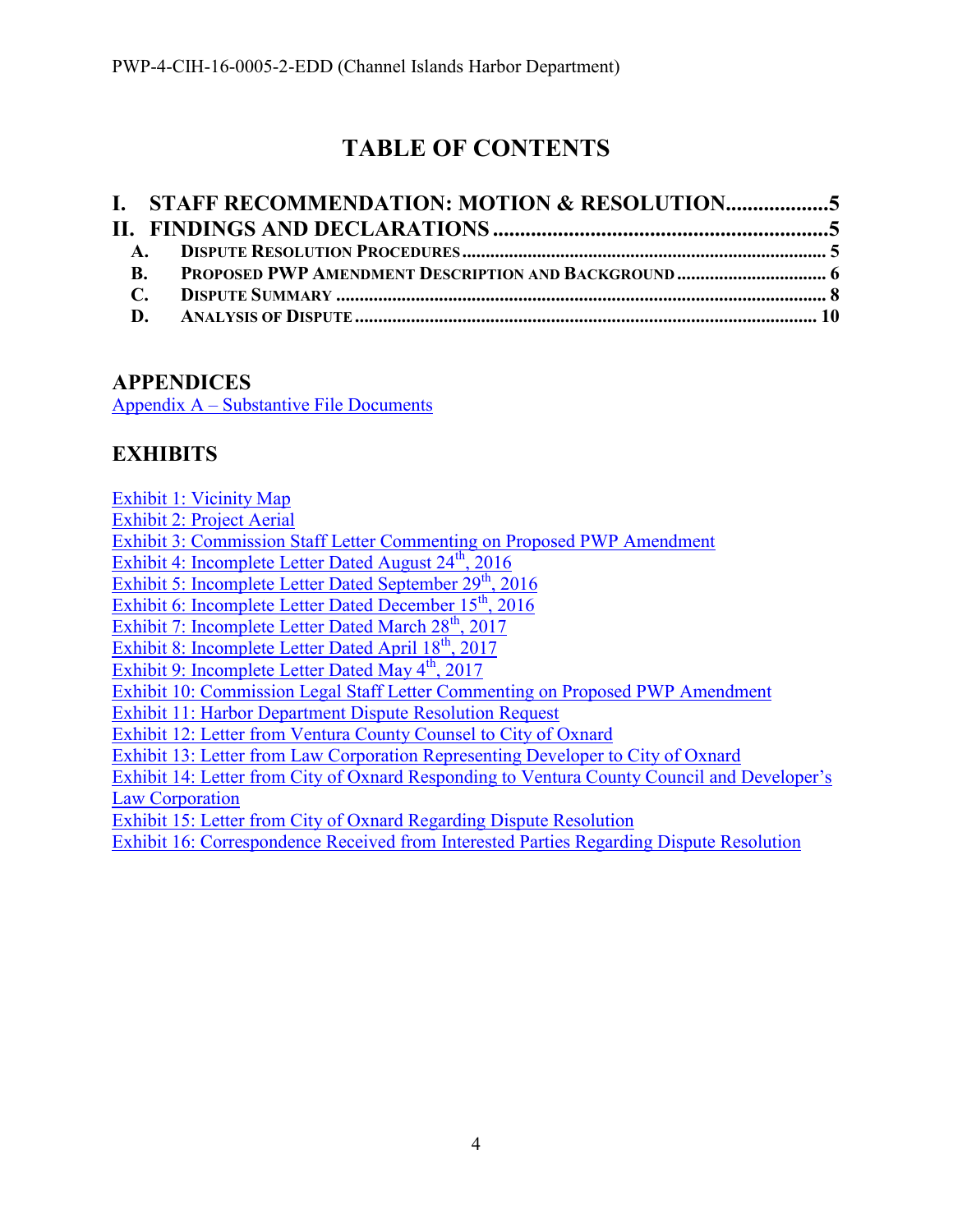## <span id="page-4-0"></span>**I. STAFF RECOMMENDATION: MOTION & RESOLUTION**

The Executive Director has determined that the Harbor Department's application for PWP Amendment PWP-4-CIH-16-0005-2 is incomplete, and recommends that the Commission concur. If the Commission concurs, then notice of this Commission determination will be expeditiously forwarded to the Harbor Department.

The Executive Director recommends a **NO** vote on the motion below. Following the Executive Director's recommended "no" vote will cause the motion to fail, resulting in: (1) the Commission concurring with the Executive Director's determination that the application is incomplete; and (2) the adoption of the following resolution and findings. The affirmative vote of a majority of the Commissioners present is necessary to pass the motion.

**MOTION:** I move that the Commission **reject** the Executive Director's determination that the Ventura County Harbor Department's application for PWP Amendment PWP-4- CIH-16-005-2 is incomplete pursuant to Title 14 Sections 13352 through 13354 and 13365 of the California Code of Regulations and Section 30605 of the Coastal Act, and I recommend a **no** vote.

**RESOLUTION:** The Commission, by adoption of the attached findings, determines, consistent with Title 14 Sections 13352 through 13354 and 13365 of the California Code of Regulations and Section 30605 of the Coastal Act, that the application for PWP Amendment PWP-4-CIH-16-005-2 is incomplete.

## <span id="page-4-1"></span>**II. FINDINGS AND DECLARATIONS**

The Commission hereby finds and declares as follows:

#### <span id="page-4-2"></span>**A. DISPUTE RESOLUTION PROCEDURES**

Section 30605 of the Coastal Act states that any proposed amendment to a PWP shall be submitted to, and processed by, the Commission in the same manner as prescribed for an amendment to a Local Coastal Program (LCP). Title 14, Section 13553 of the California Code of Regulations (CCR) provides a resolution mechanism for disputes regarding LCP and Long Range Development Plan (LRDP) application information requirements and is applicable to the subject PWP amendment pursuant to Section 30605. Section 13553 states:

*"An amendment to a certified LCP or LRDP together with all necessary attachments and exhibits shall be deemed "submitted" after having been received and found by the executive director of the Commission to be in proper order and legally adequate to comply with Public Resource Code Section 30510(b). Said review shall be completed within a reasonable time, but unless there are unusual circumstances, no later than ten (10) working days after the date it is received in the Commission offices during normal working hours. The executive director shall cause a date of receipt stamp to be affixed to all LCP or LRDP submissions on the day there are so received and a stamp of the date of submittal on the day*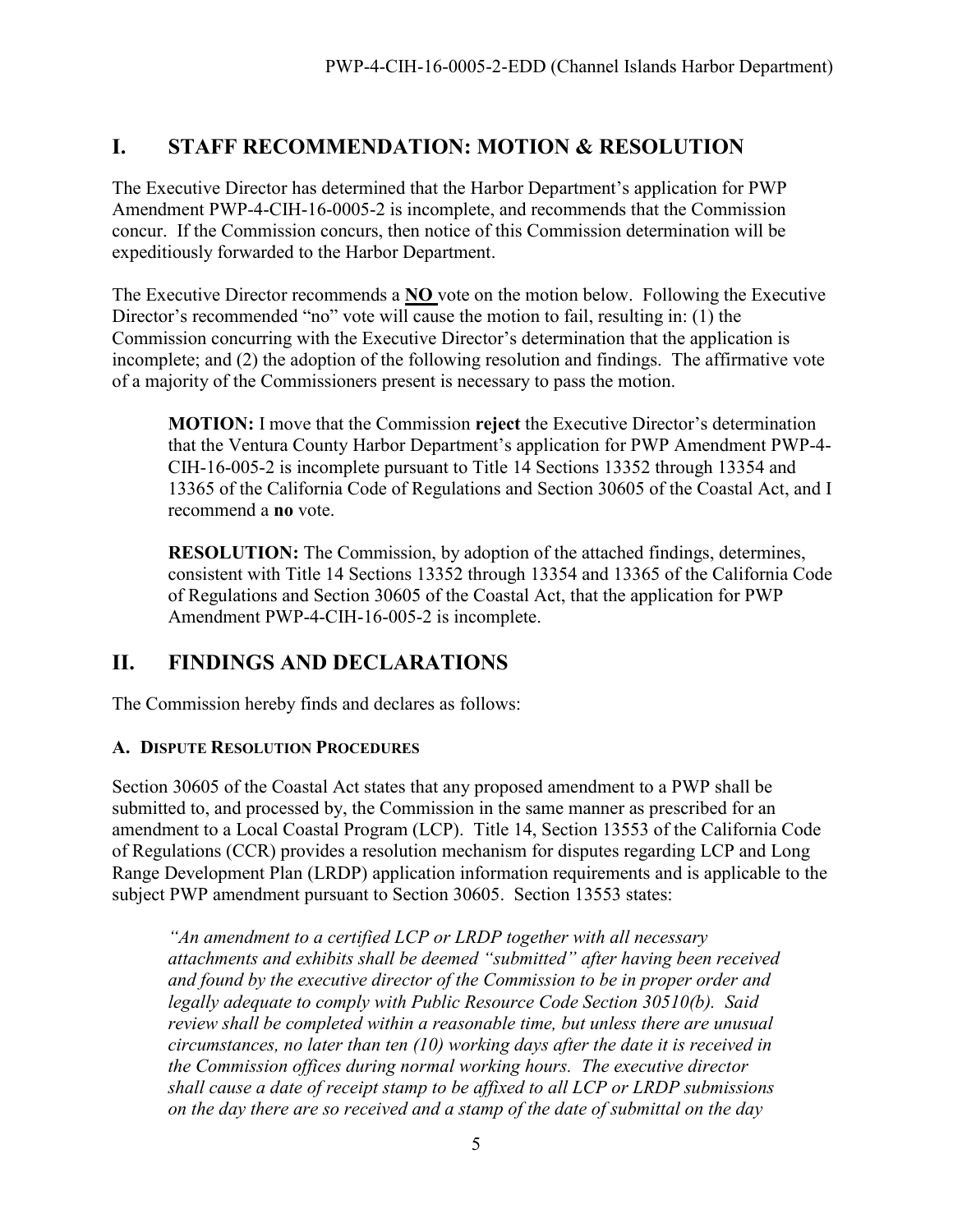*they are found to be properly submitted. If the executive director determines that the materials received are not sufficient to satisfy the requirements of Public Resources Code Section 30510(b), the executive director shall transmit to the local government or governing authority specific written comments regarding the inadequacy of the submission no later than the aforementioned ten (10) working days. Any disagreement between the executive director and the local government or governing authority as to information requirements may be resolved by the Commission. If the amendment to the LCP or LRDP is found to be property submitted, the executive director shall immediately notify the local government or governing authority that submitted the LCP or LRDP amendment."* 

The Coastal Act contains clear filing requirements for applications to amend certified plans. The Commission's regulations anticipate that there could be disagreements regarding the necessary information required to file an application as complete and thus, the dispute resolution remedy in Section 13553 provides a definitive, public and prompt process for resolving the issue.

#### <span id="page-5-0"></span>**B. PROPOSED PWP AMENDMENT DESCRIPTION AND BACKGROUND**

On September 19, 1986, the Channel Islands Harbor PWP was effectively certified by the Commission, and the City of Oxnard's (Oxnard) LCP was effectively certified by the Commission soon after, in December, 1986. The purpose of the PWP, as certified, is to provide a "detailed and specific planning document to guide future Harbor development." Jurisdiction within the Channel Islands Harbor is shared by both the County of Ventura (County) and City of Oxnard. While the County assumes planning and regulatory authority within the Harbor based on a previous agreement between the two governmental authorities and the Commission's certification of the Channel Islands Harbor PWP, Oxnard's City limits extend to all Harbor land areas, and the land areas of the Harbor are included within the City's certified LCP. Coastal Act Section 30605 and Sections 13357 and 13371(4) of the Regulations state that where a PWP or PWP amendment is submitted after the certification of the LCP for the area under the purview of the PWP, the standard of review for the amendment shall be the certified LCP. Therefore, at such time as the PWP amendment comes before the Commission for consideration, the standard of review will be conformance with the certified City of Oxnard LCP. Because the City's certified LCP contains all applicable Coastal Act policies, conformance with applicable Chapter 3 policies of the Coastal Act will also be required.

The subject PWP amendment proposes to create a new land use designation sub-category of "Urban Village" with associated development standards and to change the land use designation of Harbor parcels V-1, V-2, V-3, V-4 and a portion of Parcel N-2 from "Visitor Serving Harbor Oriented" to the new land use sub-category of "Urban Village" to accommodate a future residential and visitor-serving mixed use development at Fisherman's Wharf, on the corner of Victoria Avenue and Channel Islands Boulevard within the City of Oxnard [\(Exhibit 1\).](https://documents.coastal.ca.gov/reports/2017/9/th10a/th10a-9-2017-exhibits.pdf) Per the certified PWP, the subject site is designated Visitor Serving Harbor Oriented (V.S.H.O.) which allows for visitor serving uses including: picnicking and other passive recreation, lodging, dining, fast food and shopping in chandleries, gift shops and boutiques, motels, restaurants, convenience stores, gas stations, fire stations, community centers/meeting places, yacht clubs, park areas, marine museums, and marine research oriented research facilities. Currently the site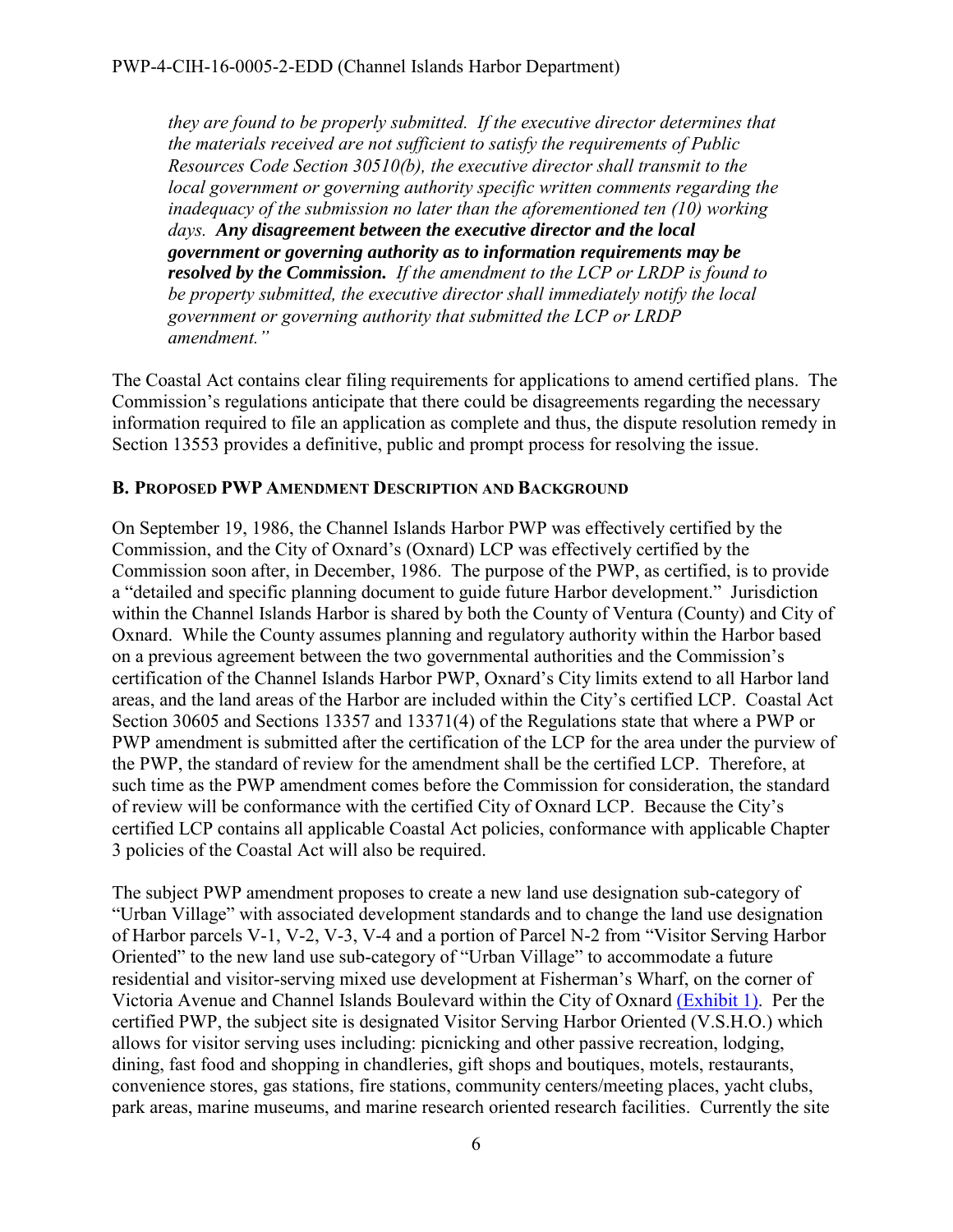consists of a mix of retail and commercial uses totaling 48,000 sq. ft. The retail and commercial uses include five restaurants, nine retail spaces, one beauty salon, six commercial offices, one live theater, and four public restrooms.

The proposed PWP amendment is project-driven and proposes a land use change that would allow a mixed use development at the subject Fisherman's Wharf site consisting of 400 apartment units, 36,000 sq. ft of commercial space, 16 boat slips, and a 1.0 acre public park. The Ventura County Board of Supervisors (BOS) voted to approve the subject PWP amendment on June  $14<sup>th</sup>$ , 2016. After receiving notice of the BOS action, but prior to the County formally submitting the PWP amendment to the Commission, Commission staff sent a letter to the Harbor Department on July 5<sup>th</sup>, 2016 summarizing the County actions' inconsistency with the City of Oxnard LCP (which is the standard of review) and stating that the project could not be recommended for approval by the Commission until an amendment to the City's LCP is approved by the Commission [\(Exhibit 3\).](https://documents.coastal.ca.gov/reports/2017/9/th10a/th10a-9-2017-exhibits.pdf)

The City of Oxnard certified LCP designates the subject parcels identified for the proposed Urban Village sub-category as "Harbor Channel Islands (HCI)". The purpose of the HCI designation is to provide, protect and encourage commercial fishing, sport fishing, recreational boating, and related uses at the Channel Islands Harbor. Principally permitted uses in this designation include commercial sport fishing and recreational boating uses, while secondary permitted uses in this designation include visitor serving uses, commercial fishing support uses, and other harbor related uses. Residential dwellings or mixed use developments, including residential and other uses, are not a permitted use within the HCI designation. Therefore, the Urban Village sub-category that is proposed to be added to the PWP as part of the subject PWP amendment would allow uses that would be inconsistent with the uses allowed by the certified Oxnard LCP. To date, a full consistency review has not been carried out so it is possible that there are other inconsistencies between the proposed PWP amendment and the development standards and policies of the Oxnard LCP.

Commission staff met with the Harbor Department on July  $21<sup>st</sup>$ , 2016 to discuss the pending PWP amendment submittal and how to resolve the inconsistency issue for processing the application. Staff outlined the necessary procedural requirements for processing an LCP amendment first, followed by processing of the subject PWP amendment, and also provided suggestions regarding an analysis of siting and design alternatives that would provide more visitor and commercial serving uses and the need for such an analysis as part of the PWP amendment submittal.

On August  $17<sup>th</sup>$ , 2016 the Harbor Department submitted its formal application for the subject PWP amendment to the Commission, knowing that it could not be processed without a certified amendment to the Oxnard LCP, and without incorporating Commission staff's suggestions from the meeting on July 21<sup>st</sup>. Commission staff reviewed the PWP amendment application and sent an incomplete letter dated August  $24<sup>th</sup>$ , 2016, noting the project's inconsistency with the City of Oxnard LCP and identifying the information that would be required in order to file the amendment application as complete [\(Exhibit 4\).](https://documents.coastal.ca.gov/reports/2017/9/th10a/th10a-9-2017-exhibits.pdf) Specifically, the August 24, 2016 incomplete letter requested: (1) evidence that the required amendment to the Oxnard LCP has been approved by the City of Oxnard and effectively certified by the Commission, (2) an additional traffic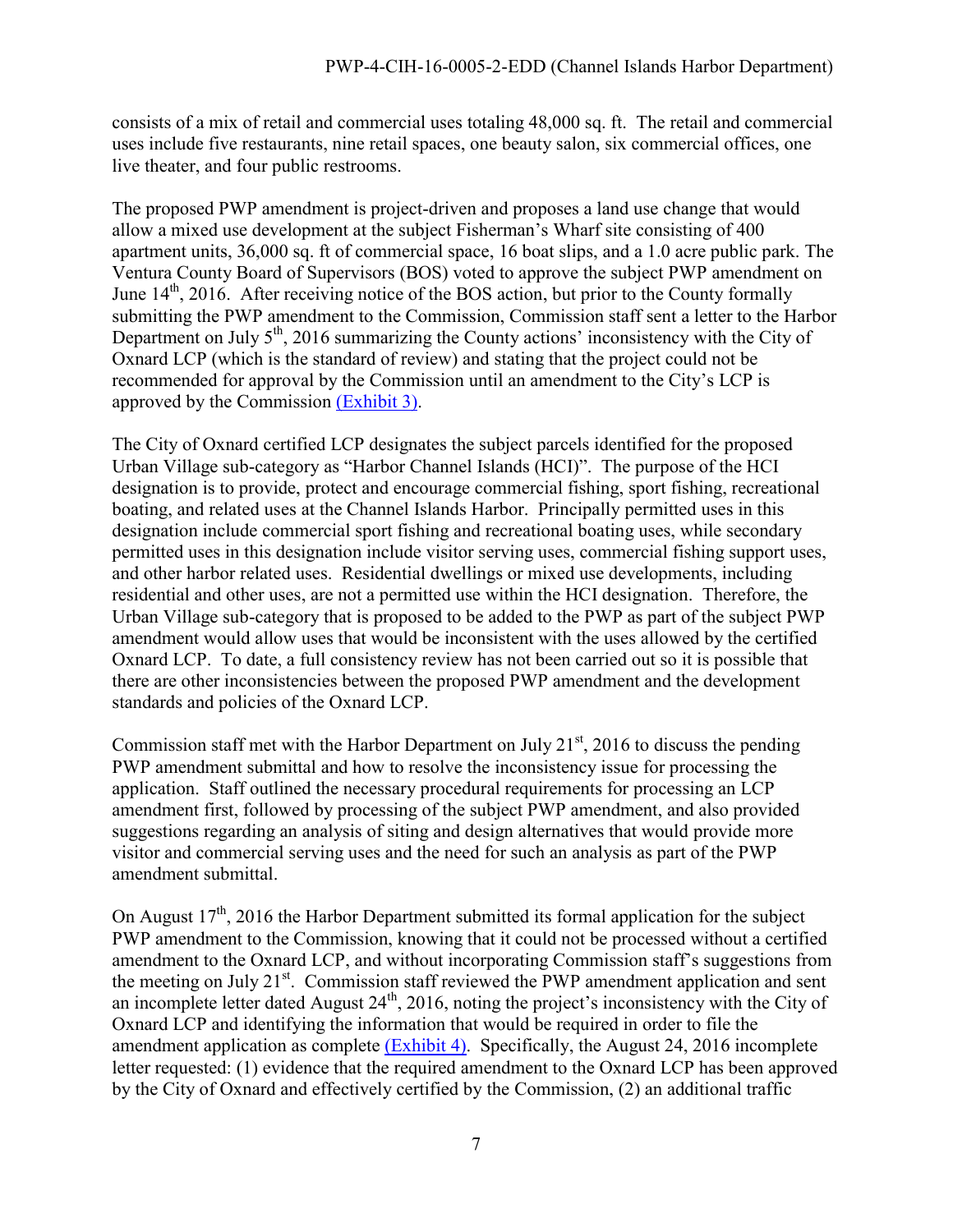analysis using traffic counts collected during peak visitor times in summer, (3) an alternatives analysis that discusses how the proposed development intensities were chosen and also analyzes the feasibility of any alternative intensities of residential and commercial space that could provide more public and visitor serving amenities and commercial uses, (4) clarification on the proposed amended language to Visual Access Policy 1.d.1, the *Inventory of Existing Uses* under *Appendix A*, and the traffic study included in the *Technical Appendix*, (5) a signed copy of the resolution from the BOS approving the subject PWP amendment, and (6) a map showing the existing and proposed parcel configurations and totaling the existing and proposed parcel acreages.

Commission staff continued to work with the Harbor Department on five subsequent reviews of additional information provided by the Harbor Department in response to the incomplete letter, and Commission staff sent subsequent incomplete letters dated September 29, 2016, December 15, 2016, March 28, 2017, April 18, 2017, and May 4, 2017 respectively [\(Exhibits 4-9\).](https://documents.coastal.ca.gov/reports/2017/9/th10a/th10a-9-2017-exhibits.pdf) Commission legal staff also sent a letter to the Harbor Department dated February 21, 2017 [\(Exhibit 10\)](https://documents.coastal.ca.gov/reports/2017/9/th10a/th10a-9-2017-exhibits.pdf) reiterating the outstanding incomplete items and affirming Commission staff's position that the application will remain incomplete until the requested items—now consisting only of an alternatives analysis and evidence of Oxnard's preliminary approval of LCP modifications to facilitate the PWP amendment—have been submitted.

### <span id="page-7-0"></span>**C. DISPUTE SUMMARY**

On March 28, 2017, the Harbor Department submitted the subject dispute resolution [\(Exhibit](https://documents.coastal.ca.gov/reports/2017/9/th10a/th10a-9-2017-exhibits.pdf)  [11\)](https://documents.coastal.ca.gov/reports/2017/9/th10a/th10a-9-2017-exhibits.pdf)**,** in which it has requested that the Commission review Commission staff's determination that the PWP amendment application is incomplete. The dispute centers primarily around the question of whether Commission staff may decline to file the Harbor Department's application as complete until the City of Oxnard has approved the required zoning and any other necessary changes as part of an LCP amendment in order to conform with the requested PWP amendment. The Harbor Department asserts that the Coastal Act gives the Commission itself exclusive authority to determine whether a PWP amendment is consistent with a relevant LCP, and it claims that Commission staff is usurping that authority by refusing to deem the PWP amendment complete until the City's LCP has been amended to allow residential uses. In its letter requesting dispute resolution, the Harbor Department asserts that there are "compelling and reasonable" arguments as to why the Commission could find its PWP amendment to be in conformity with the City's LCP. However, the Harbor Department does not describe any such arguments, either in the dispute resolution letter or in any of the other five letters it sent to Commission staff regarding the incomplete determination.

In contrast, the Executive Director's position is that the Coastal Act and its implementing regulations authorize him to determine that the PWP amendment application is incomplete until the City of Oxnard at least preliminarily approves the zoning and other changes in its LCP that correspond to the proposed zoning and mix of uses in the proposed PWP amendment. Contrary to the Harbor Department's assertion, Commission staff is not itself purporting to conclusively determine whether the PWP amendment conforms with Oxnard's LCP. Rather, pursuant to Commission regulations, the Executive Director is awaiting evidence that the *City of Oxnard* has at least preliminarily made this consistency determination by approving certain changes to its LCP.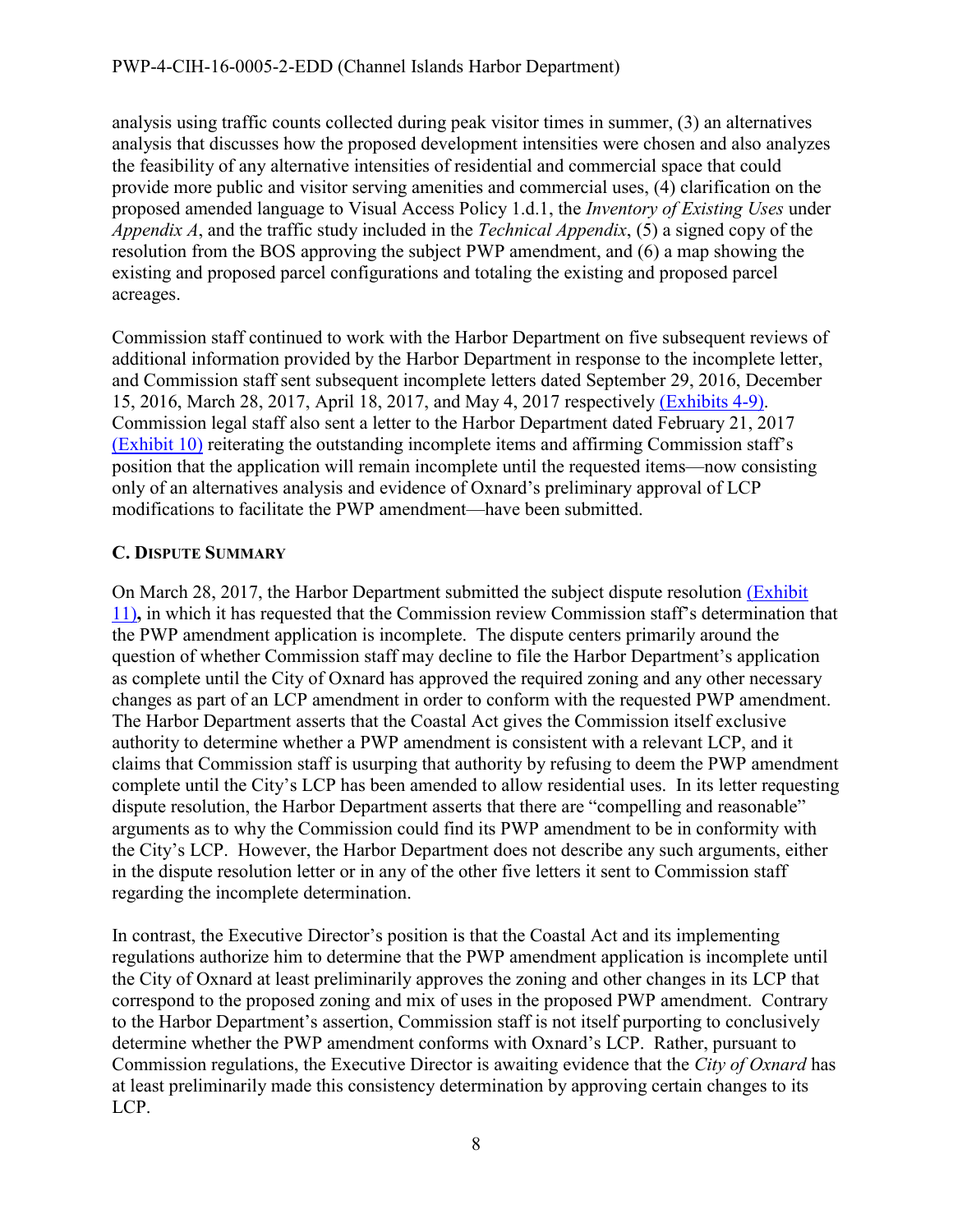The City has not approved any such changes yet; on the contrary, in a November  $15<sup>th</sup>$ , 2016 letter to the County and Harbor Department, the City stated that, "[a]s currently proposed, development of the Project is not allowed under the LCP. The Project includes heights and densities substantially greater than the LCP authorizes. In addition, residential dwellings and mixed use developments in the specific area proposed for this Project are not permitted land uses under the LCP" [\(Exhibit 14\).](https://documents.coastal.ca.gov/reports/2017/9/th10a/th10a-9-2017-exhibits.pdf) The City reiterated this position in a letter to the Commission dated August  $16^{th}$ , 2017 [\(Exhibit 15\).](https://documents.coastal.ca.gov/reports/2017/9/th10a/th10a-9-2017-exhibits.pdf) In that letter, the City questioned whether the proposed housing development project constitutes a "public works" as defined by the Coastal Act and whether the amendment to the City's LCP followed by an application for a Coastal Development Permit (CDP) is the correct procedure for processing the proposed project. These issues, however, are beyond the scope of the dispute resolution proceeding currently before the Commission, which relates only to whether the Harbor Department's application for a PWP amendment should be deemed complete. The County and Harbor Department have also previously acknowledged that the PWP amendment calls for residential uses, which are not uses allowed pursuant to the City's current LCP, and that the PWP amendment cannot be approved until the City amends its LCP. For example, in a letter to the City attached as [Exhibit 12,](https://documents.coastal.ca.gov/reports/2017/9/th10a/th10a-9-2017-exhibits.pdf) Ventura County Counsel asked that the City process a stand-alone LCP amendment in order to allow the County's PWP amendment to proceed. As the County also described in that letter, the City did amend its General Plan in 2011 to place an "Urban Village" overlay on the subject Fisherman's Wharf site, which would allow for mixed use development. The County asserts that the City now has a legal obligation to bring its LCP into conformity with that General Plan designation, which could pave the way for allowing the proposed PWPA. (See [Exhibit 12,](https://documents.coastal.ca.gov/reports/2017/9/th10a/th10a-9-2017-exhibits.pdf) p. 2.)

Regardless of whether the City must conform its LCP to its General Plan, at this point it clearly has not done so, and the General Plan designations therefore are not in effect in the coastal zone. Further, as described in more detail below, the City's prior approval of the General Plan amendment does not qualify as a preliminary approval for purposes of deeming the PWP amendment application complete.

The Executive Director has the discretion to waive the general requirement for preliminary approvals from the City of Oxnard. However, he has not chosen to exercise this discretion in this instance because of the clear nature of the inconsistency between the certified LCP and the proposed PWP amendment. If the application was filed as complete, there is no evidence that the Commission could approve the PWP amendment until an LCP amendment is certified that resolves all of the apparent inconsistencies between the two plans. Filing the PWP amendment application as complete thus would not expedite the Harbor Department's desire to have its proposed PWP amendment approved.

#### **Correspondence Received from Interested Parties**

Letters and correspondence received from interested parties regarding the Harbor Department's dispute resolution request are included in [Exhibit 16.](https://documents.coastal.ca.gov/reports/2017/9/th10a/th10a-9-2017-exhibits.pdf) In summary, the letters and correspondence express support for Commission staff's position. The letters and correspondence also comment on the proposed intensities and uses included as part of the project-driven PWP amendment; however Commission staff would note that the subject of the dispute resolution request is the procedural requirements for determining the PWP amendment application as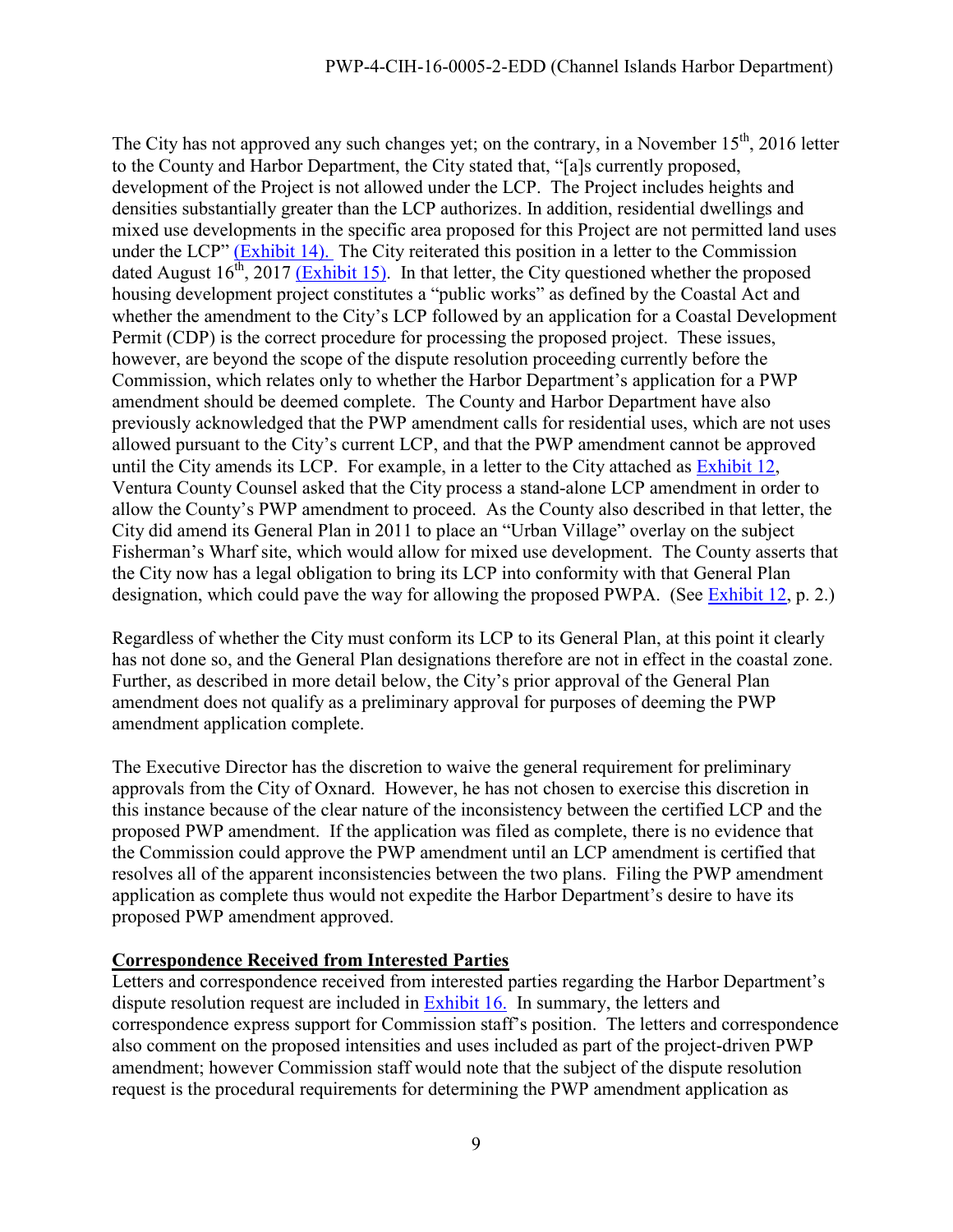complete. Commission staff are not commenting on the proposed intensities and use of the site at this time.

#### <span id="page-9-0"></span>**D. ANALYSIS OF DISPUTE**

In order for the Commission to ultimately certify the County's proposed PWP amendment, the Commission will need to find that the PWP amendment conforms to the City of Oxnard's Local Coastal Program ("LCP"). This requirement is contained in Public Resources Code section 30605, which states:

*If any such plan for public works is submitted after the certification of local coastal programs, any such plan shall be approved by the commission only if it finds, after full consultation with the affected local governments, that the proposed plan for public works is in conformity with certified local coastal programs in jurisdictions affected by the proposed public works.* 

The Commission's regulations describe the same requirement for PWP amendments: "Approval of a public works plan amendment by the Commission shall be accompanied by specific factual findings supporting the conclusion that the public works plan amendment, as approved, is in conformity with the certified local coastal program in jurisdictions affected by the proposed public works plan amendment." 14 Cal. Code Regs ("Regulations") § 13371(4). See also id., § 13357(a)(4).

The Commission's Regulations also describe the filing requirements for PWP amendments. In particular, Section 13365 requires that PWP amendments contain information required by Sections 13353 and 13354. Section 13354, in turn, states that the Commission's Executive Director "shall deem an application filed only at such time as the executive director determines that . . . all other requirements of law, and of these regulations, for a valid plan application have been met." One of the "other requirements" for a valid plan application is that the Commission must receive evidence that other government agencies have granted certain preliminary approvals for the proposed project that is the subject of the amendment. Specifically, Section 13052, which is made applicable to PWP amendments by Section 13352, states that an application to the Coastal Commission shall not be accepted for filing until other relevant government agencies with jurisdiction over aspects of the project issue particular project-related approvals.

Relevant here, the City of Oxnard has not yet approved necessary zoning changes nor the general uses and intensity of use proposed for each part of the area covered by the County's application. See Regulations § 13052(d), (i). Although the City's General Plan map shows a mixed-use "Urban Village" in the general Fisherman's Wharf area, this does not qualify as a "preliminary approval" within the meaning of Section 13052, for numerous reasons. First, although the City's General Plan contains this designation, the City has not amended its LCP to include the same designation, nor has the Commission certified any such amendment. Pursuant to state law and the General Plan itself, the urban village designation therefore has not been approved within the coastal zone and is of no legal effect. Pub. Resources Code § 30514 (LCP amendments are not effective until certified by the Commission); General Plan Goal CD-7.1(1) ("The Urban Village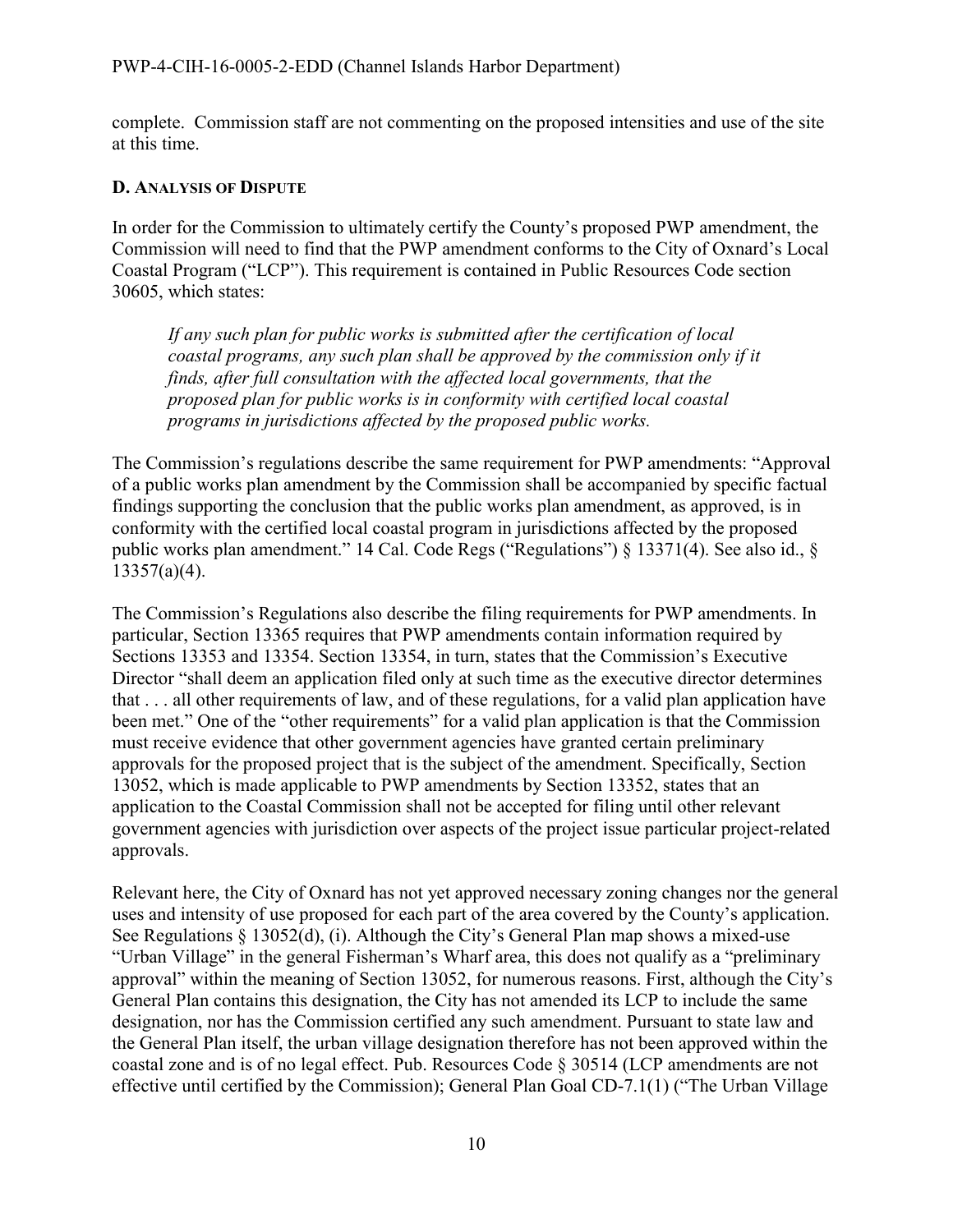designation shall not become effective in the Channel Islands Harbor Marina Village until a Local Coastal Plan amendment has been adopted").

Second, even if it were relevant, the General Plan does not describe the intensity of use proposed for each part of the area covered by the County's application. Rather, it contains very general descriptions of the types of uses allowed in urban villages, stating that urban villages should contain a "[m]ixture of land uses," a "[m]ix of residential densities and housing types," and at least 15 percent affordable housing. General Plan Goal CD-7.1. The General Plan's description of the proposed Channel Islands Harbor Marina Village states only that the area may contain "[v]isitor serving commercial and medium/high density mixed use residential." General Plan Goal CD-7.1(1). These generic goals do not describe the intensity of use proposed for each part of the County's project area. On the contrary, the General Plan requires adoption of a specific plan to flesh out the precise uses and intensities of use allowed in any future urban village. General Plan Goal CD-7.1.1

Third, notwithstanding the Urban Village designation on the Fisherman's Wharf area, the County's General Plan and LCP zone the area with "Coastal Visitor-Serving Commercial" and "Harbor Channel Islands" designations. Neither of these zoning designations allow residential housing as either a principally permitted or secondary permitted use. Accordingly, far from having already granted approval of the zoning changes or the uses or intensities of use proposed by the project, the City has unequivocally indicated that it will need to adopt a specific plan and approve an LCP amendment (that would also have to be certified by the Commission) in order to allow the project to proceed. See [Exhibit 14](https://documents.coastal.ca.gov/reports/2017/9/th10a/th10a-9-2017-exhibits.pdf) (City attorney stating that "the proposed Project is not consistent with the City's certified LCP"). For these reasons, the City of Oxnard has not given its preliminary approval to the proposed LCP amendment within the meaning of Section 13052 of the Commission's Regulations.

Although Section 13352 gives the Executive Director the discretion to waive the requirement for preliminary approval by the City of Oxnard, the Executive Director has chosen not to waive the requirement in this case due to the clear inconsistency of the proposed PWP amendment with the certified Oxnard LCP.

In its dispute resolution letter, the Harbor Department asserts that, in this situation, Commission staff may not carry out the requirements of Sections 13052 and 13352 of the Regulations, pertaining to preliminary approvals by other government agencies. Instead, it claims that Coastal Act Section 30605 and Regulations Section 13371 "provide the exclusive procedures for determining whether an application for a PWPA is complete where there is a question as to whether the Amendment is in conformity with the after-enacted Local Coastal Program of a jurisdiction." The Harbor Department claims that these latter two provisions are more specific provisions that govern in situations—like this one—where an LCP was certified *after* the PWP was approved. It therefore asserts that these allegedly more specific provisions effectively override the allegedly more general application completeness provisions in Sections 13052 and 13352. It also claims that, if the PWP amendment application is not deemed complete until the City of Oxnard gives its preliminary approval to necessary LCP changes, the "Commission will never be able to make the judgment the Legislature intended it to make. Rather, in the staff's approach, only the City of Oxnard will decide whether, when and how the LCP amendment is to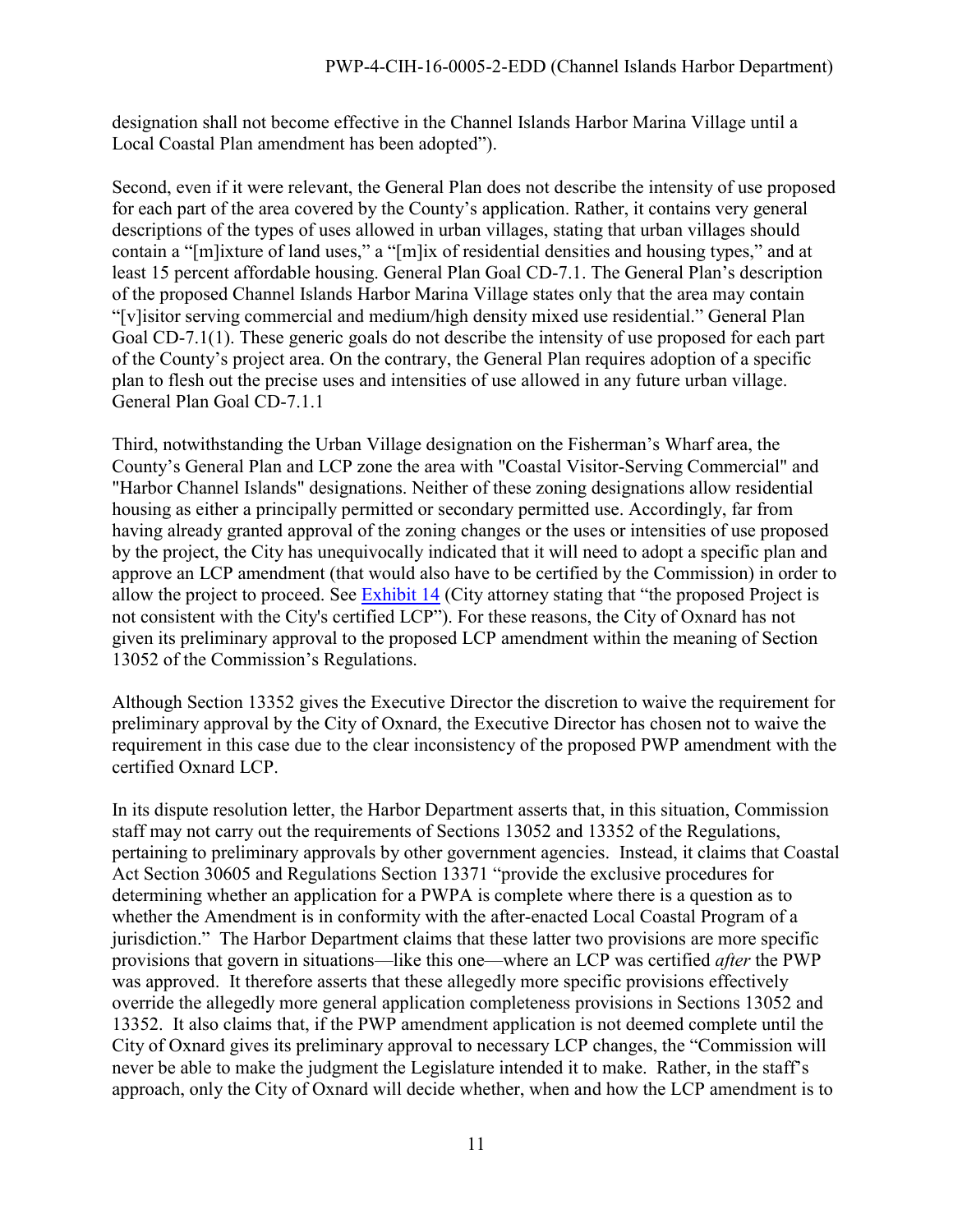be drafted, and then force the City's rather than the Commission's process on the County through the PWP amendment."

The Harbor Department's position is not supported by the law or the facts. When interpreting statutes and regulations, courts attempt to harmonize all sections of a statute or regulation and give effect to every word or phrase. In cases where all provisions cannot be harmonized and there is a clear conflict between provisions, courts will sometimes resolve the conflict by applying more specific provisions of a statute rather than more general ones. However, here there is no conflict between various provisions of the Coastal Act or its implementing Regulations; thus, there is no need to ignore Sections 13052 and 13352 as the Harbor District suggests. The most reasonable reading of the law, and the one that gives effect to all sections while carrying out the purposes of the Coastal Act, is as follows.

Coastal Act Section 30605 states that the Commission may approve a PWP that is submitted after the certification of an LCP only after 1) fully consulting with the affected local government regarding the consistency of the proposed PWP with the government's LCP, and 2) determining that the proposed PWP is in conformity with that LCP. This provision does not, as the Harbor District implies, divest a local jurisdiction with a certified LCP of authority to consider for itself the consistency of a proposed PWP with its LCP. On the contrary, it clearly states that the Commission must fully consult with the local government on the issue of consistency. Nor does the provision contain any PWP application requirements or purport to override otherwise applicable application requirements contained elsewhere in the law or Regulations

Section 13371 of the Regulations also does not support the Harbor District's argument. That provision contains specific procedural requirements for PWP amendments that are submitted for a PWP that was approved prior to certification of a relevant LCP. It states, in relevant part:

*(1) At least 10 working days prior to the first public hearing on a proposed plan amendment directly affecting a portion of the coastal zone for which a local coastal program has been certified by the Commission, the Executive Director of the Commission shall direct the Commission staff to consult with the affected local government with respect to the impact of the proposed plan amendment on the coastal zone and on the certified local coastal program; the results of such consultation shall be reported to the Commission at the first public hearing on the proposed amendment.* 

 *(2) At least five (5) working days prior to transmitting a written recommendation on the proposed plan amendment to the Commission, the Executive Director shall request that the affected local government(s) transmit to the Commission its determination as to whether the proposed plan amendment is in conformity with the certified local coastal program(s) in the jurisdiction(s) affected by the proposed plan amendment.* 

 *(3) The affected local government may, within its discretion, transmit its determination as to the conformity of the proposed plan amendment with the local coastal program, in writing to the Commission prior to the Commission's*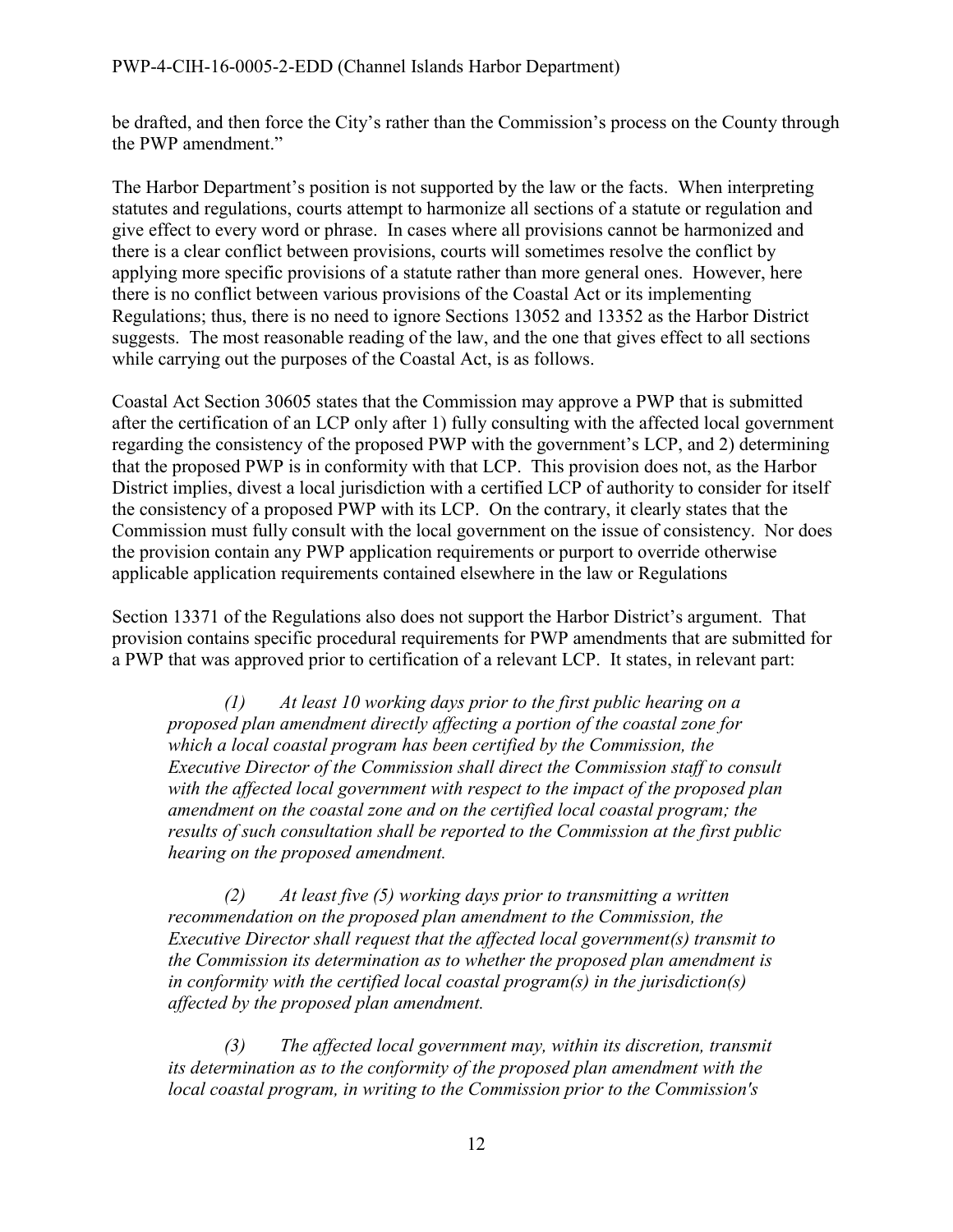*vote on the proposed plan amendment, and may include any recommended modifications of the proposed plan amendment that would conform it to the local coastal program; a local government may also indicate any proposed amendments to its local coastal program that would be necessary to accommodate the proposed public works plan amendment.* 

 *(4) Approval of a public works plan amendment by the Commission shall be accompanied by specific factual findings supporting the conclusion that the public works plan amendment, as approved, is in conformity with the certified local coastal program in jurisdictions affected by the proposed public works plan amendment.* 

Relevant here, the provision requires Commission staff to consult with the affected local government and solicit its determination as to whether the proposed PWP amendment is in conformity with its certified LCP. The provision (as well as Section 13357 of the Regulations, which pertains to PWP submissions, rather than PWP amendment submissions) does seem to anticipate that Commission staff might not consult local governments with relevant LCPs until soon before the Commission considers whether to approve a proposed PWP. In other words, the provisions could be construed to imply that Commission staff should 1) deem a PWP application complete before consulting with a local government with a relevant, certified LCP or obtaining preliminary approvals from that local government, and 2) wait until ten working days before the Commission's first public hearing on the proposed PWP amendment to consult the local government. This appears to be how the Harbor Department is interpreting the provision.

This interpretation, however, is not logical. First, it would make no sense for Commission staff to wait until a couple weeks before a hearing on a proposed PWP amendment to consult with the relevant local government regarding whether it believes the PWP amendment will be consistent with its certified LCP. Doing so would undermine Section 30605's mandate to engage in "full" consultation" with the local government and would run afoul of general Coastal Act mandates to provide consultation and public participation early and often. See, e.g., Pub. Resources Code §§ 30336, 30339, 30503.

Second, even if these provisions *allow* Commission staff to accept PWP amendment applications prior to consulting with or obtaining preliminary approvals from local governments with certified LCPs, they do not *require* Commission staff to do so. Accordingly, nothing in those sections conflicts with 13352 and 13052 or purports to override those provisions, and all of these provisions should be read together and harmonized so that none is rendered a nullity. This is easily done, as all four provisions give the Executive Director the *discretion* to deem a PWP application complete before receiving local government approvals, but none of them *mandate* that he do so. Here, the City has strenuously asserted that the proposed PWP amendment is inconsistent with its LCP, and the Harbor Department itself has stated the same and has engaged in a course of action that assumes that the City will need to amend its LCP before the PWP amendment can be approved by the Commission. In this situation, proceeding with the PWP amendment application prior to obtaining at least the City's preliminary approval of necessary LCP changes would not be an efficient use of any party's time, as the Commission cannot certify the proposed PWP amendment until it can find that the PWP amendment is consistent with the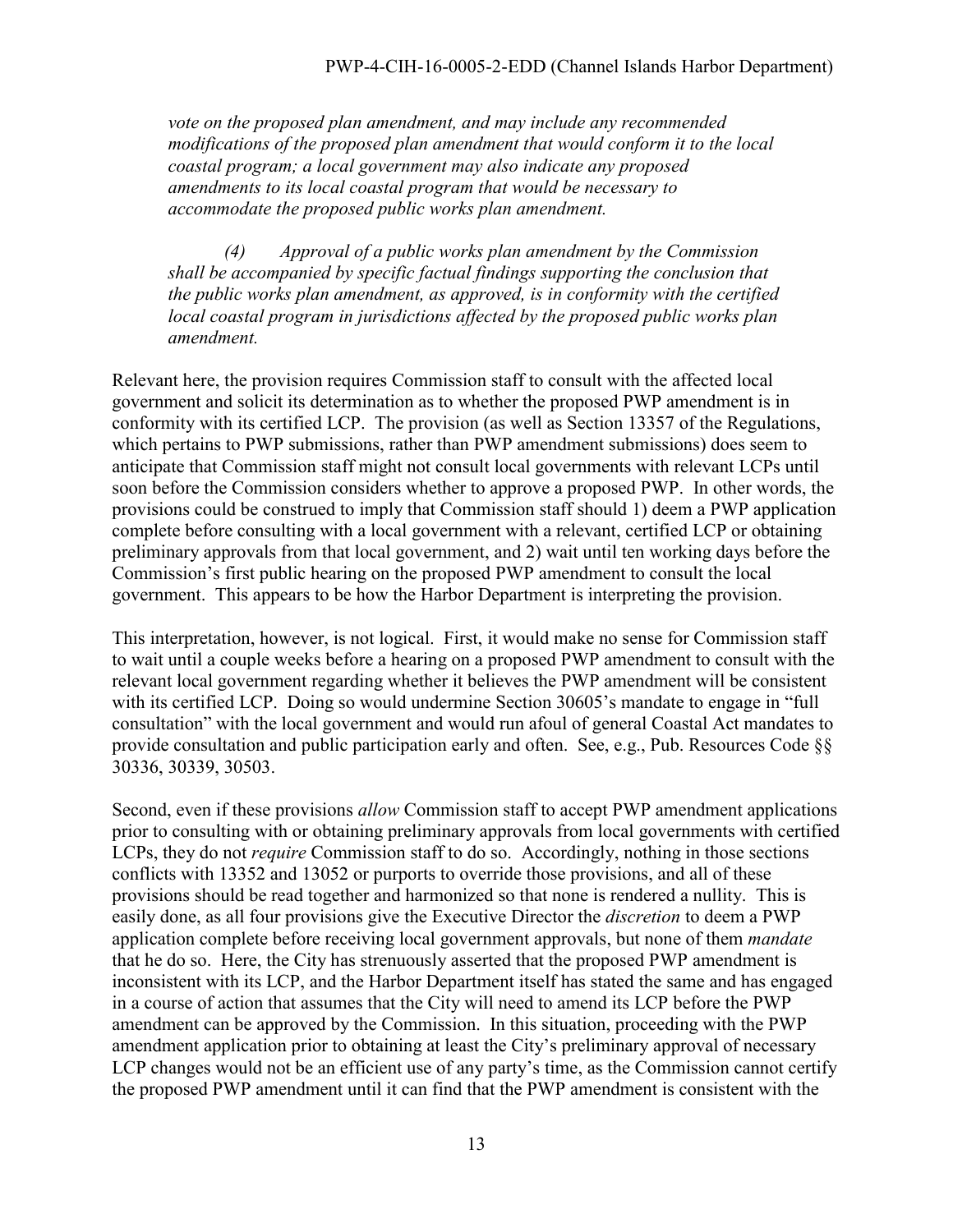City's LCP. Thus, the Commission agrees that the Executive Director properly exercised his discretion to deem the PWP amendment application incomplete pending the City of Oxnard's preliminary approval of necessary LCP modifications.

Proceeding in this manner does not give the City of Oxnard veto authority over the Harbor Department's proposed PWP amendment in a manner that violates the Coastal Act. The Legislature specifically foresaw situations in which one local government could thwart another jurisdiction's efforts to undertake a public works project, and it provided a specific mechanism to prevent this. Coastal Act Section 30515 provides that any person authorized to undertake a public works project may request that a local government amend its LCP to allow that project if the purpose of the amendment is to meet public needs of an area greater than that included within the LCP. If the local government refuses to amend its LCP, the person may ask the Commission to amend the LCP. However, the Commission may only use this "override" authority if it finds that "to do otherwise would adversely affect the public welfare, that a public need of an area greater than that included within the certified local coastal program would be met, that there is no feasible, less environmentally damaging alternative way to meet such need, and that the proposed amendment is in conformity with the policies of this division." Accordingly, unless a PWP proponent successfully invokes this section, the local government retains discretion as to whether to amend its own LCP to facilitate a proposed PWP.

This process also does not allow the City to usurp the Commission's role in determining consistency between the proposed PWP amendment and the LCP. Pursuant to Coastal Act Section 30605, the Commission still retains ultimate authority to determine whether a PWP amendment is consistent with a relevant, certified LCP. In doing so, it could make a determination that is different from the local government whose LCP is at issue. Thus, there could be situations in which the Commission approves a PWP amendment as consistent with a local LCP even though the local government disagrees that it is consistent. In theory, a local government could interpret its LCP in an outrageous or unsupportable manner in an attempt to thwart a proposed PWP amendment or have the application for the PWP amendment deemed incomplete. If that situation were ever to arise, the Executive Director would have the discretion to find the application complete despite the local government's failure to grant preliminary local approvals such as allegedly necessary LCP amendments. The Commission would then have the ultimate authority to interpret the relevant LCP and determine whether the proposed PWP amendment was consistent with it.

However, this is not that type of situation. Here, there is no serious dispute about whether the proposed PWP amendment is consistent with the City's *current* LCP. Rather, the Harbor Department claims that the City is required by state law to modify its LCP to conform with its General Plan, which would in turn allegedly make its LCP consistent with the proposed PWP amendment. In this situation, the Commission sees no reason to waive the general requirement for preliminary approval from the City of Oxnard before deeming the PWP amendment application complete. Although the Harbor Department has stated that there are ways in which the PWP amendment could be interpreted to be consistent with the City's current LCP (see [Exhibit 11\)](https://documents.coastal.ca.gov/reports/2017/9/th10a/th10a-9-2017-exhibits.pdf), it has not provided any evidence to support this assertion. The Commission sees no reason at this stage to speculate for itself as to how it could find consistency between the proposed PWP amendment and the LCP; rather, it makes the most sense to wait for the City's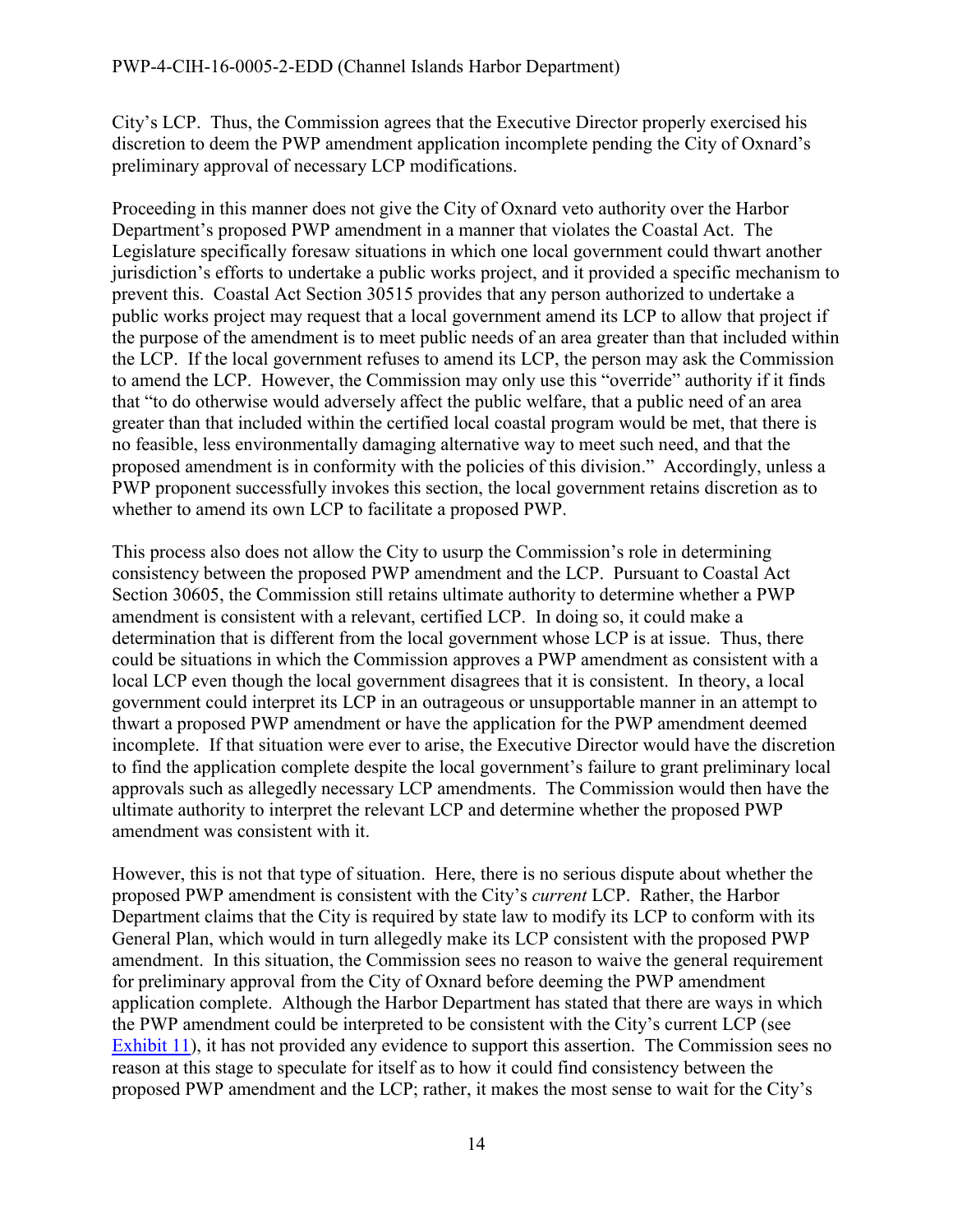preliminary approvals before filing the PWP amendment application and proceeding to consider it.